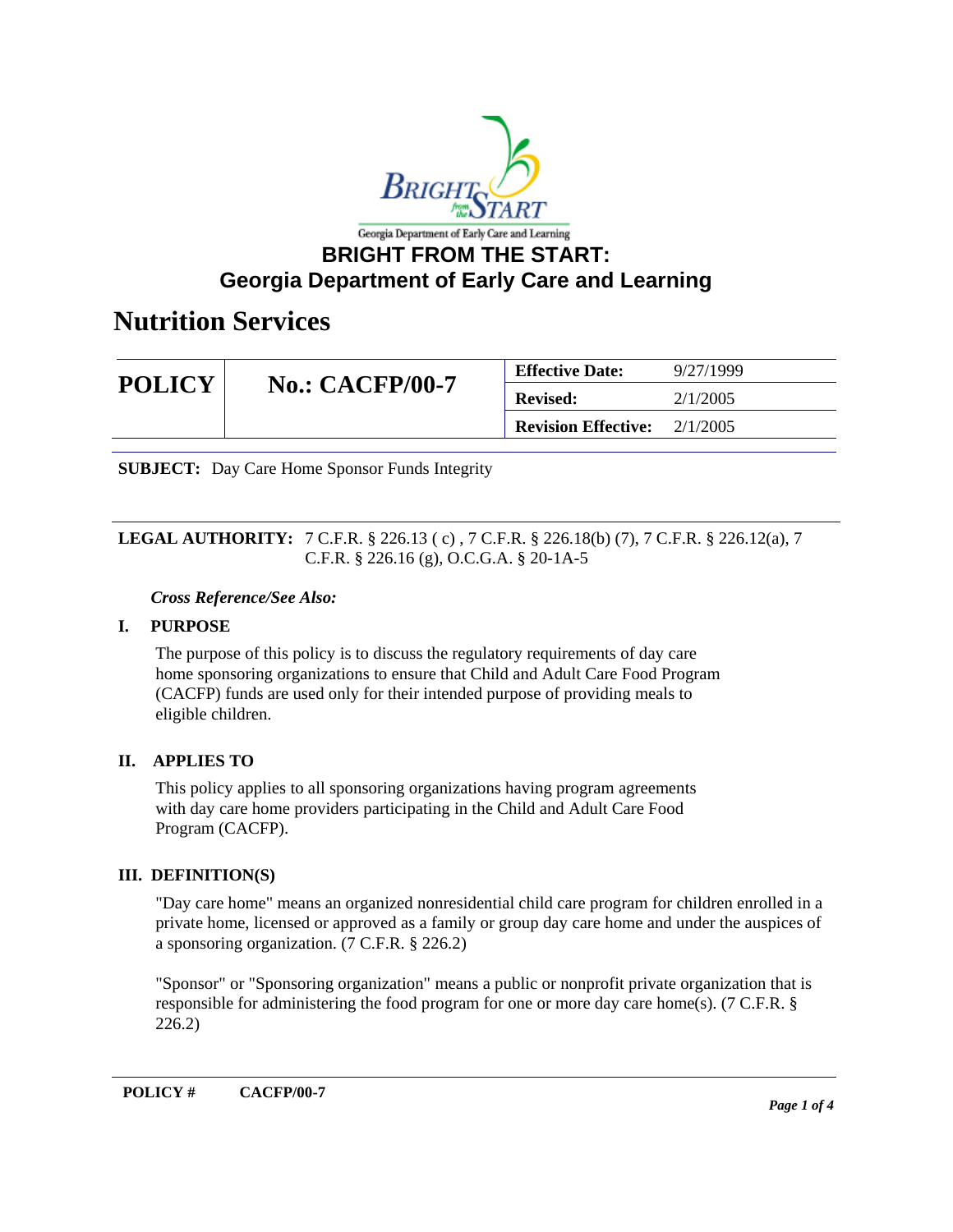### **Nutrition Services**

| <b>POLICY</b> | <b>No.: CACFP/00-7</b> | <b>Effective Date:</b>     | 9/27/1999 |
|---------------|------------------------|----------------------------|-----------|
|               |                        | <b>Revised:</b>            | 2/1/2005  |
|               |                        | <b>Revision Effective:</b> | 2/1/2005  |

### **IV. POLICY**

A sponsoring organization acts as a pass-through entity for Federal meal reimbursement funds on behalf of its providers. In accordance with Sections 226.13( c) and 226.18(b) (7) of the CACFP regulations, sponsoring organizations of day care homes must disburse the full amount of meal service earnings to providers. Further, Section 226.16(g) requires a sponsoring organization to disburse payments to day care home providers within five working days of receipt from Bright from the Start: Georgia Department of Early Care and Learning (DECAL).

In accordance with Section 226.12(a), sponsoring organizations of day care homes receive payments for administrative costs. These are the only Federal CACFP funds they may use to meet their administrative expenses.

### **V. PROCEDURE(S)**

Day Care Home sponsoring organizations must demonstrate full disbursement of payments to providers by the following:

- Writing checks to specific providers;
- Writing checks equal to the full amount of disbursement;
- Mailing all checks within the 5 working days time frame;
- Reconciling provider meal claims and reimbursement payments for each provider on a monthly basis; and
- Maintaining the integrity of payments regardless of whether a separate or commingled account is used.

The integrity of the food service funds must be maintained at all times, whether sponsors use a separate bank account for provider payments or maintain provider payments in a commingled account. Provider meal funds are held in trust by the sponsor, and the funds are considered Federal funds until disbursed to the provider, even if the funds are deposited in a sponsor's bank account and/or the funds are commingled with non-Federal funds.

When using a separate account, the sponsor must:

- Have documentation which identifies the transfer of the full amount of the providers' food service payments into the sponsor's bank account on or before the day the provider checks are mailed;
- Have funds that can only be withdrawn from this bank account to liquidate provider checks; and
- Not use the food service funds before the checks are written or during the float,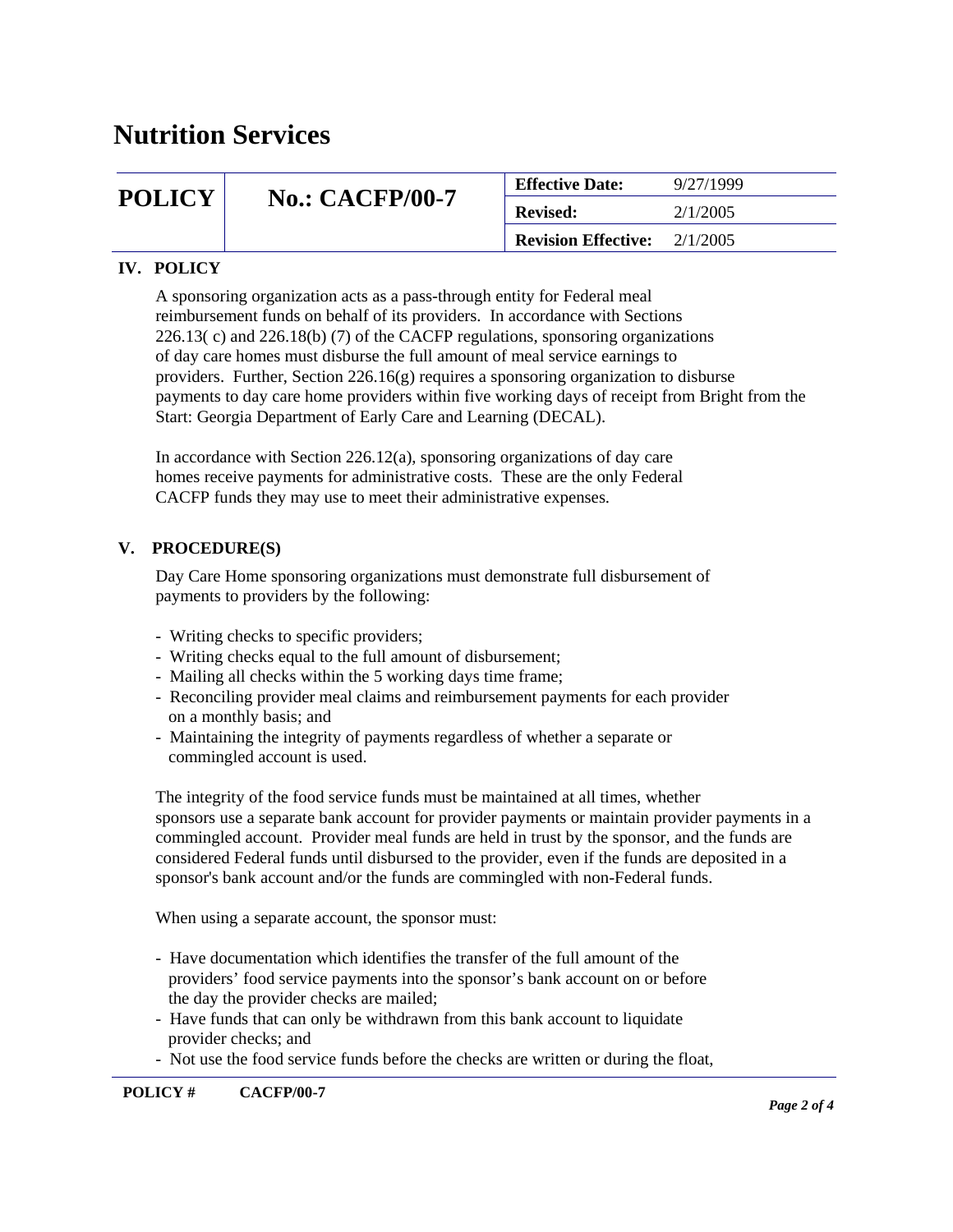## **Nutrition Services**

| <b>POLICY</b> | <b>No.: CACFP/00-7</b> | <b>Effective Date:</b>     | 9/27/1999 |
|---------------|------------------------|----------------------------|-----------|
|               |                        | <b>Revised:</b>            | 2/1/2005  |
|               |                        | <b>Revision Effective:</b> | 2/1/2005  |

 which is the time period between when the checks are written and presented to the bank for payment.

Sponsors that use a commingled account must maintain sufficient funds in the account for all outstanding unliquidated payments due to providers who have not cashed their checks in a timely manner and any other unliquidated checks and other disbursements, such as automatic debits for bank service fees. Regardless of the type of account, sponsors must maintain sufficient documentation, including provider payment reconciliation reports and bank statements, to show that the integrity of the food service funds is always maintained.

There are cases when a day care home sponsor chooses to use its own funds, either administrative cost reimbursement payments or non-CACFP funds, to issue food service reimbursement to a provider. These situations may occur as a result of customer service issues or as the result of the provider submitting a late claim or a claiming error on the part of either the provider or sponsor which causes the sponsor to receive insufficient funds to issue payments to all eligible providers. In these cases, the sponsor loans funds to the food service account. The sponsor ultimately recoups the loan from subsequent food service reimbursements, usually through the amended claims process. This is a permitted process within the following constraints:

- The sponsor cannot use food service reimbursement funds claimed on behalf of other providers to issue the payment.
- The sponsor cannot use advanced administrative cost funds for provider payments.
- The sponsor may only recoup the amount of funds loaned to the food service account from the subsequent reimbursement payments received on behalf of the specific provider for the month covered by the loan. For example, a sponsor loans administrative reimbursement funds to the food service account to pay Provider A for meals served during April because the provider submitted the April meal claim late. Until the sponsor receives a reimbursement payment from DECAL which includes Provider A's April reimbursement, the sponsor cannot recoup the loan.
- Sponsors cannot recoup funds loaned to the food service account for payments issued to providers who are not eligible to receive the payment. This would include: issuing payments to providers not yet approved by DECAL and payments to providers who have not submitted payable claims within the 60/90 day timeframe for the sponsor to submit claims. Funds used to issue payments to providers who are not eligible to receive the payments are a donation to the food